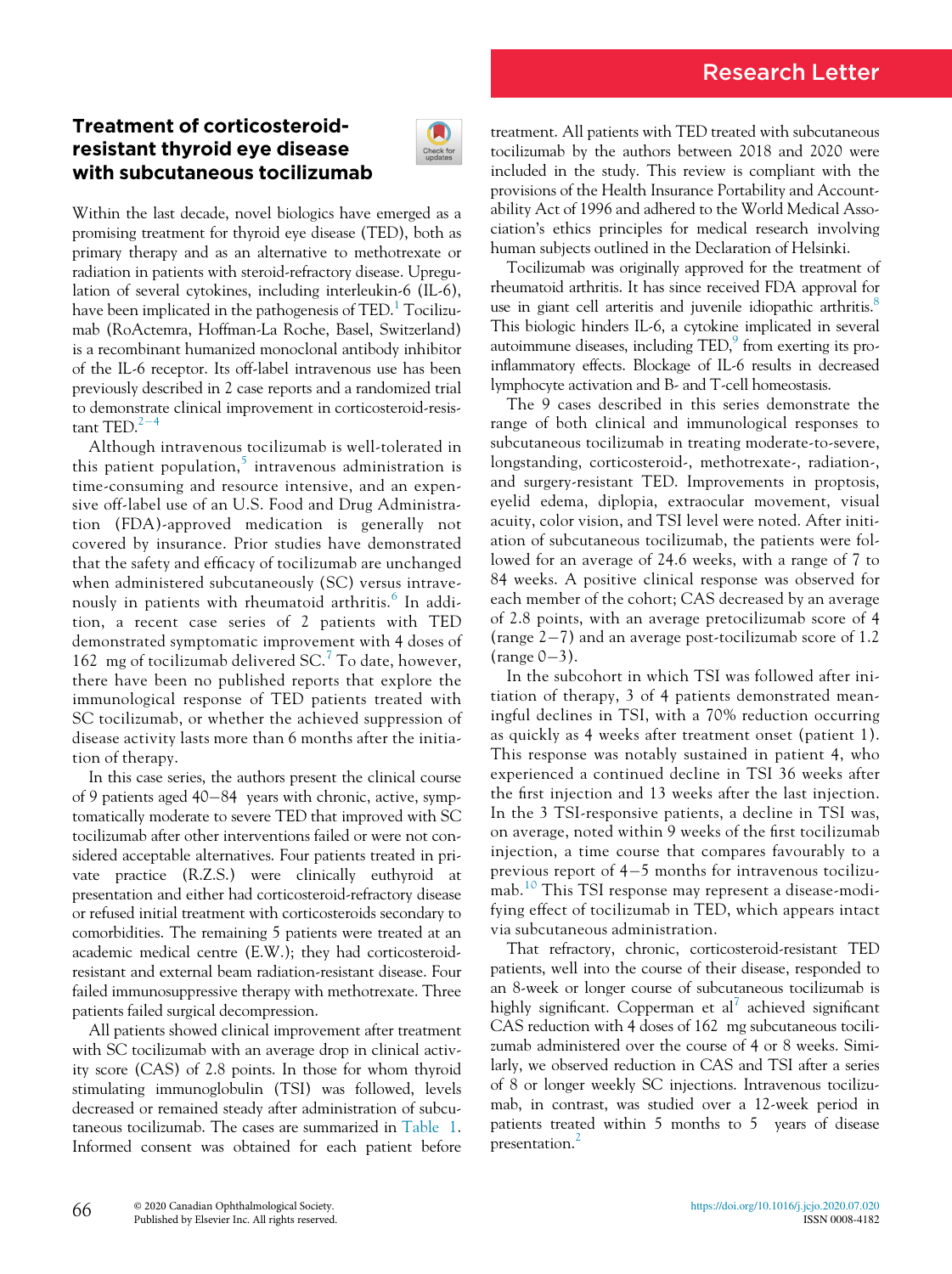<span id="page-1-0"></span>

| No.            | Patient Age, y Sex Race |    |                  | Tobacco<br>Use      | <b>Time Since</b><br>TED Diagnosis Presentation<br>at Initial<br>Presentation | VISA/CAS on Length of | Pretocilizumab Regimen<br>Treatment | Pretocilizumab Treatment                                                                                                                                                                          | TSI (IU/L) | Pretocilizumab Pretocilizumab<br>VISA/CAS | Tocilizumab<br>Regimen                                  | Post-<br>Tocilizumab<br>TSI | Post-<br>Tocilizumab<br>VISA/CAS |
|----------------|-------------------------|----|------------------|---------------------|-------------------------------------------------------------------------------|-----------------------|-------------------------------------|---------------------------------------------------------------------------------------------------------------------------------------------------------------------------------------------------|------------|-------------------------------------------|---------------------------------------------------------|-----------------------------|----------------------------------|
| $\overline{1}$ | 74                      | F. |                  | Caucasian Nonsmoker | 18 mo                                                                         | 2/2                   | 1 mo                                | • Chronic oral prednisone 1 mg 3.13<br>daily (for comorbid<br>polymyalgia rheumatica)                                                                                                             |            | 4/4                                       | 162 mg/mL,<br>subcutaneous,<br>weekly (8 injections)    | 2.2                         | 1/1                              |
| 2              | 67                      | F  | Caucasian Smoker |                     | 1 <sub>y</sub>                                                                | 2/2                   | 3 mo                                | • None                                                                                                                                                                                            | 2.33       | 4/4                                       | 162 mg/mL,<br>subcutaneous,<br>weekly (8 injections)    | 1.76                        | 2/2                              |
| 3              | 84                      | F  |                  | Caucasian Ex-smoker | 60 y                                                                          | 3/3                   | 4 mo                                | • IV methylprednisolone<br>500 mg weekly (7 infusions)                                                                                                                                            | 2.55       | 6/6                                       | 162 mg/mL,<br>subcutaneous,<br>weekly (8 injections)    | 2.53                        | 2/2                              |
| 4              | 75                      | F  |                  | Caucasian Nonsmoker | 2 mo                                                                          | 2/2                   | 5 mo                                | • IV methylprednisolone<br>500 mg weekly (12 infusions)                                                                                                                                           | 39.5       | 5/5                                       | 162 mg/mL,<br>subcutaneous,<br>weekly (8 injections)    | 5.65                        | 3/3                              |
| 5              | 56                      | F  | Asian            | Nonsmoker           | 2y                                                                            | 5/5                   | 5 mo                                | • IV solumedrol 1 g q 3 days (3<br>infusions)<br>• Methotrexate 10 mg weekly<br>· Surgical decompression<br>• EBRT (20 Gy in 10 sessions)<br>• Plasmapheresis                                     | 35         | 3/3                                       | 162 mg/mL,<br>subcutaneous,<br>weekly<br>(continuously) | n/a                         | 0/0                              |
| 6              | 40                      | F  | Caucasian        | Smoker              | 1 <sub>y</sub>                                                                |                       | 5 mo                                | • IV solumedrol 1 g q 2 days (3<br>infusions)<br>• IV solumedrol 1 g q 2 days (3<br>infusions) + 250 mg weekly (6<br>infusions)<br>• Surgical decompression with                                  | 9.4        | 7/7                                       | 162 mg/mL,<br>subcutaneous,<br>weekly<br>(continuously) | n/a                         | 2/2                              |
|                |                         |    |                  |                     |                                                                               | 5/5                   |                                     | fat removal<br>· High-dose maintenance oral<br>prednisone<br>• EBRT (20 Gy in 10 sessions)<br>• IV. Solumedrol 125 mg<br>weekly (6 infusions)                                                     |            |                                           |                                                         |                             |                                  |
| $\overline{7}$ | 59                      | F  | Asian            | Nonsmoker           |                                                                               |                       |                                     | • IV solumedrol 1 g q 2 days (3<br>infusions)<br>• IV solumedrol 1 g q 2 days (3<br>infusions)<br>• Surgical decompression                                                                        | n/a        | 2/2                                       | 162 mg/mL,<br>subcutaneous,<br>weekly<br>(continuously) | n/a                         | 0/0                              |
|                |                         |    |                  |                     | 3 mo                                                                          | 7/7                   | 9 mo                                | • Methotrexate 10 mg weekly<br>• EBRT (20 Gy in 10 sessions)<br>• IV solumedrol 125 mg weekly<br>(6 infusions)<br>· High-dose maintenance oral<br>prednisone causing<br>Cushing-like side effects |            |                                           |                                                         |                             |                                  |
| 8              | 62                      | F. | Caucasian        | Smoker              |                                                                               |                       |                                     | • IV solumedrol 1 g q 2 days (3<br>infusions)<br>• IV solumedrol 1 g g days (3)<br>infusions)                                                                                                     | 14.54      | 3/3                                       | 162 mg/mL,<br>subcutaneous,<br>weekly<br>(continuously) | n/a                         | 0/0                              |
|                |                         |    |                  |                     | 30 mo                                                                         | 6/6                   | 30 mo                               | • EBRT (20 Gy in 10 sessions)<br>• IV solumedrol 125 mg weekly<br>(6 infusions)                                                                                                                   |            |                                           |                                                         |                             |                                  |

67

Research Letter Research Letter

(continued on next page)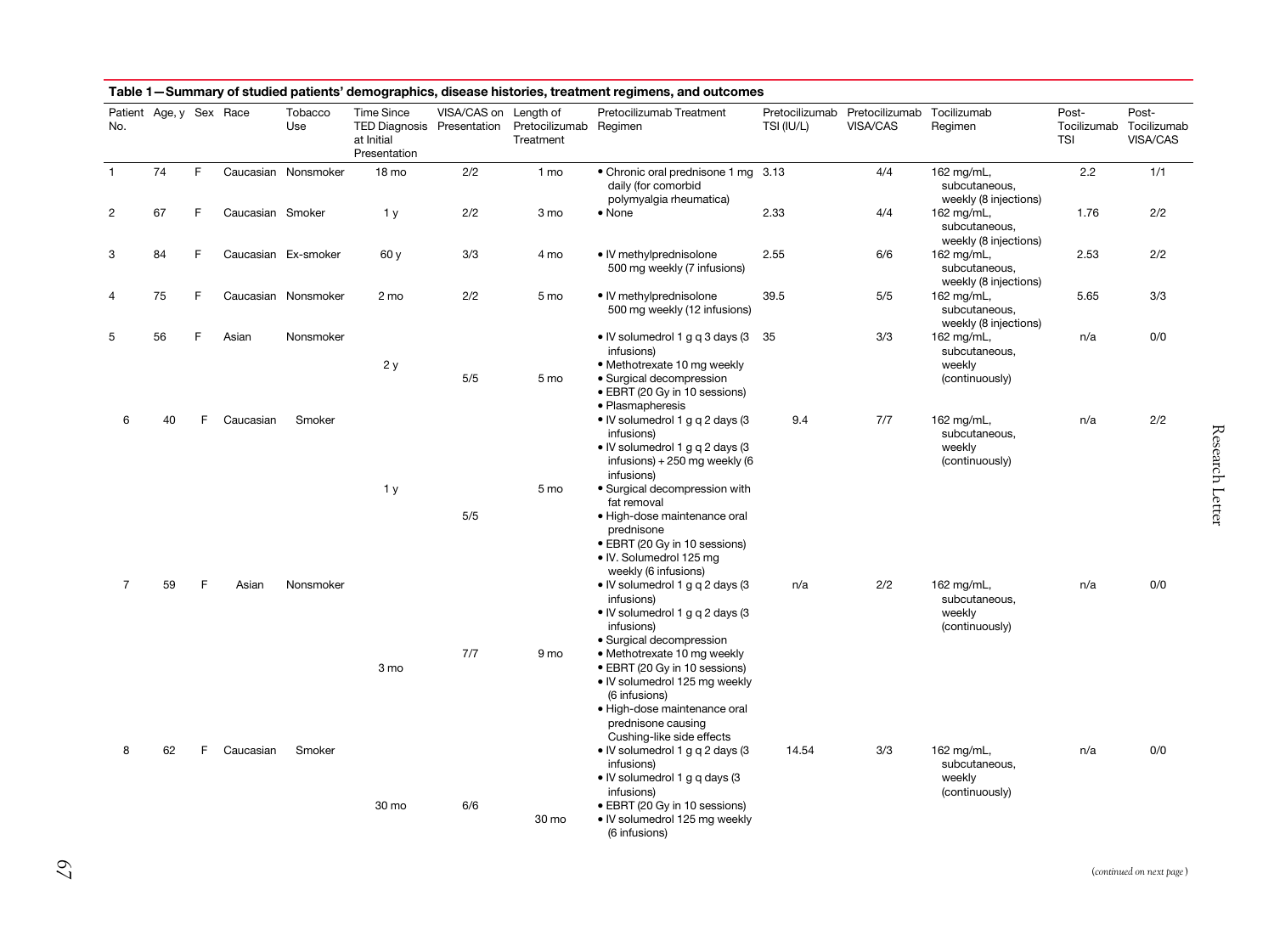| Can J Ophthalmol Volume 56, Number 1, February 2021 |  |  |  |
|-----------------------------------------------------|--|--|--|
|-----------------------------------------------------|--|--|--|

Other biologics have been used to treat TED. Notably, teprotumumab, an inhibitor of insulin-like growth factor I receptor, achieved FDA approval in January 2020 for the reduction of proptosis in corticosteroid-naïve patients within 9 months of diagnosis. $\frac{11}{11}$  $\frac{11}{11}$  $\frac{11}{11}$ 

Teprotumumab approval was achieved as an orphan drug with a combination of phase I and phase II data and a total treated population of 76 patients. An additional 5 enrolled patients discontinued treatment secondary to severe adverse events. Compared with tocilizumab, the 24-week intravenous infusion treatment of teprotumumab is significantly more expensive, associated with significant adverse effects, and unavailable in a subcutaneous formulation [\(Table 2](#page-3-6)). Additionally it has not been tested for patients with moderate to severe steroid-, methotrexate-, radiation-, or surgery-resistant disease. Rituximab, an anti-CD20 monoclonal antibody, has also been studied as a treatment for TED and has demonstrated significant TSI and CAS reduction in multiple studies. $12-14$  $12-14$  However, it does not currently have FDA approval for this indication. Like teprotumumab, rituximab is unavailable in a subcutaneous formulation and more expensive than tocilizumab as an IV infusion ([Table 2](#page-3-6)). Unlike teprotumumab, it has been studied in corticosteroid-resistant TED patients late in the course of their disease.<sup>12[,13](#page-4-4)</sup>

Studies have demonstrated that subcutaneous administration of monoclonal antibodies is associated with fewer severe systemic reactions and decreased risk of thrombosis.<sup>[15](#page-4-5)</sup> None of the patients in this series experienced significant side effects. Patients 1 and 3 experienced incidental improvement in comorbid polymyalgia rheumatica and rheumatoid arthritis, respectively. Though our series includes 9 patients only, our cohort compares favourably with teprotumumab, for which significant side effects have been noted.<sup>16</sup> Although tocilizumab may have an immunosuppressive effect, so do medications (corticosteroids, methotrexate, etc.) that are routinely used to treat TED for which our patients were either nonreactive or intolerant. The cost of a course of subcutaneous tocilizumab has been estimated to be more than 3 times less expensive than an intravenous course, even excluding the accessory costs of intravenous therapy.<sup>7</sup> Together with efficacy, diminished discomfort, ease of treatment, and financial viability afforded by subcutaneous administration, $17,18$  $17,18$ the outcomes of this series are significant enough to support further exploration of this alternative to intravenous therapy and other biologics.

This study is the largest cohort of subcutaneous tocilizumab to date. Despite the heterogeneity in treatment regimens pursued before the initiation of subcutaneous tocilizumab, we observed rapid, clear clinical improvement in all patients after the onset of treatment with tocilizumab, suggesting that this drug may be an effective alternative to steroids or oral antimetabolites in cases of refractory disease or inability to wean. As a retrospective case series, this study is limited by lack of a control arm and a heterogeneous dataset. To confirm the generalizability of these findings, a randomized control trial is needed. Future studies should also include treating

|   | Table 1-Continued       |                 |                |                                                                                |               |                                                                                           |                                                                                                                                                                                                                                                            |               |                                                       |                                                         |                   |                                              |
|---|-------------------------|-----------------|----------------|--------------------------------------------------------------------------------|---------------|-------------------------------------------------------------------------------------------|------------------------------------------------------------------------------------------------------------------------------------------------------------------------------------------------------------------------------------------------------------|---------------|-------------------------------------------------------|---------------------------------------------------------|-------------------|----------------------------------------------|
| ş | Patient Age, y Sex Race |                 | Tobacco<br>Use | Presentation<br>Time Since<br>at Initial                                       | VISAV         | <b>TED Diagnosis Presentation Pretocilizumab Regimen</b><br>CAS on Length of<br>Treatment | Pretocilizumab Treatment                                                                                                                                                                                                                                   | TSI (IU/L)    | Pretocilizumab Pretocilizumab Tocilizumab<br>VISA/CAS | Regimen                                                 | Post-<br>ี<br>คือ | Tocilizumab Tocilizumab<br>VISA/CAS<br>Post- |
| თ | 8                       | Asian<br>$\geq$ | Nonsmoker      | $18 \text{ mo}$                                                                | 24            | 23 mo                                                                                     | IV solumedrol 1 g q 2 days (3<br>. IV solumedrol 125 mg weekly<br>EBRT (20 Gy in 10 sessions)<br>Methotrexate 10 mg weekly<br>Methotrexate 10 mg weekly<br>(increased to 20 mg and<br>(increased to 22.5 mg)<br>unable to wean)<br>infusions)<br>(6 weeks) | $\frac{5}{1}$ | 2/2                                                   | subcutaneous,<br>(continuously)<br>162 mg/mL,<br>weekly | n/a               | 17                                           |
|   |                         |                 |                | V, intravenous; EBRT, external beam radiation therapy; n/a, not applicable (nc | ot measured). |                                                                                           |                                                                                                                                                                                                                                                            |               |                                                       |                                                         |                   |                                              |
|   |                         |                 |                |                                                                                |               |                                                                                           |                                                                                                                                                                                                                                                            |               |                                                       |                                                         |                   |                                              |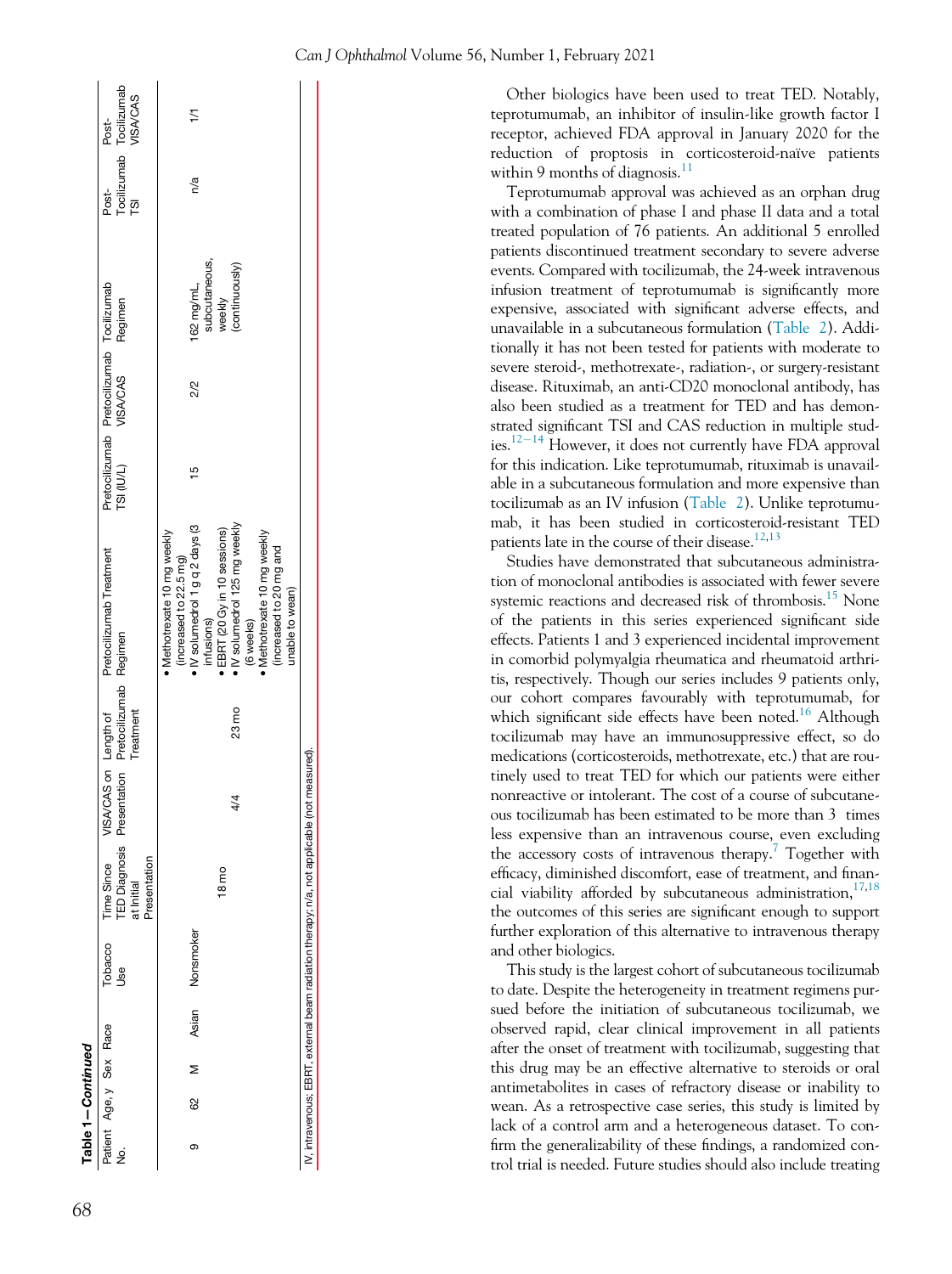<span id="page-3-6"></span>

| Points of Comparison                                        | Teprotumumab                                                                                     | Tocilizumab                                                                                                                                | Rituximab                                                                                                                                                                                                                                                                                                                                                        |
|-------------------------------------------------------------|--------------------------------------------------------------------------------------------------|--------------------------------------------------------------------------------------------------------------------------------------------|------------------------------------------------------------------------------------------------------------------------------------------------------------------------------------------------------------------------------------------------------------------------------------------------------------------------------------------------------------------|
| FDA approval (for TED?)<br>Patients treated                 | 2020 (yes)<br>76 (phases I and II)<br>5 d/c SAE                                                  | 2010 (no)                                                                                                                                  | 1997 (no)                                                                                                                                                                                                                                                                                                                                                        |
| Cost/dose: 68 kg pt (USD)                                   | USD14 900/500 mg<br>(dose 20 mg/kg after first dose<br>of 10 mg/kg)<br>USD40 528/dose            | USD1100/162 mg SubQ<br>USD491/80 mg IV: dose 8 mg/kg<br>USD3 339 per dose IV                                                               | 1000 mg/dose = $USD9 818$                                                                                                                                                                                                                                                                                                                                        |
| Cost per treatment: 68 kg<br>pt (USD)                       | q 3 weeks $\times$ 6 mo<br>$IV = USD303.960$                                                     | 4 monthly doses = IV USD13 356<br>SubQ 4 weekly doses = USD4 400                                                                           | Treatment g 2 weeks<br>$IV = USD19636$                                                                                                                                                                                                                                                                                                                           |
| Route of administration<br>Adverse effects <sup>20-23</sup> | IV<br>• Hearing loss (10%)<br>• Hyperglycemia (10%)<br>· Muscle spasms (25%)<br>• Alopecia (13%) | IV or SubO<br>• Hypercholesterolemia (10%)<br>• Neutropenia (10%)<br>• Elevated liver enzymes (5%)<br>$\bullet$ Infusion reactions (7%-8%) | IV<br>• Infusion reactions (23%-32%)<br>• Rash (15%)<br>• Angioedema (11%)<br>• Infections (serious 5%, overall 31%)<br>• Hepatitis B reactivation (rare)<br>• Progressive multifocal leukoencephalopathy<br>(rare)<br>• Cytopenias (lymphopenia 40%, neutropenia<br>6%, anemia 3%, thrombocytopenia 2%)<br>• Cardiac events $(1\%-2\%)$<br>• Hyperglycemia (9%) |
| Studied in steroid-naïve<br>patients?                       | Yes                                                                                              | No                                                                                                                                         | No                                                                                                                                                                                                                                                                                                                                                               |
| Recurrence rate                                             | 50% proptosis<br>Steroid 12%                                                                     | 50% proptosis<br>7% hyperemia<br><b>7% CAS</b>                                                                                             | Uncertain                                                                                                                                                                                                                                                                                                                                                        |
| Effect on TSI?                                              | Not published, unlikely                                                                          | Possibly yes                                                                                                                               | Yes                                                                                                                                                                                                                                                                                                                                                              |

Table 2—Summary and comparison of the characteristics of biologic treatments for thyroid eye disease

<span id="page-3-0"></span>steroid-naïve patients early in the course of their disease, with comparison to the tocilizumab and teprotumumab intravenous trial. Additionally, dosage optimization, and efficacy with the use of adjuvant hyaluronidase to increase absorption should also be studied. $1\frac{19}{2}$  $1\frac{19}{2}$  $1\frac{19}{2}$ 

<span id="page-3-1"></span>As novel biologics to treat  $\text{TED}^{19-22}$  $\text{TED}^{19-22}$  $\text{TED}^{19-22}$  become more prevalent, each monoclonal antibody should to be studied with the same trial design. Provided with this information we may be able to determine which drug affects which symptoms optimally (i.e., tocilizumab—inflammation, teprotu-mumab—proptosis), which drug is disease modifying<sup>[23](#page-4-10)</sup> versus symptom minimizing, and whether combination treatment regimens, perhaps in lower doses, that optimize outcomes can be developed.

#### <span id="page-3-2"></span>Rona Z. Silkiss, MD, FACS,\* Michael K. Paap, BA, Kelsey A. Roelofs, MD, FRCSC, ${}^{\ddagger}$  Jorge Agi, MD, ${}^{\$}$  Ezekiel Weis, MD, MPH<sup>§, ||</sup>

<span id="page-3-3"></span>\*Division of Oculofacial Plastic Surgery, California Pacific Medical Center, San Francisco, CA; <sup>†</sup>San Diego School of Medicine, University of California, La Jolla, CA; <sup>‡</sup>Moorfields Eye Hospital, London, United Kingdom; <sup>3</sup>Department of Surgery, University of Calgary, Calgary, Alta.; ║Department of Ophthalmology and Visual Sciences, University of Alberta, Edmonton, Alta.

<span id="page-3-4"></span>Originally received Apr. 30, 2020. Final revision Jun. 29, 2020. Accepted Jul. 24, 2020.

<span id="page-3-5"></span>Correspondence to Rona Z. Silkiss, MD, 711 Van Ness Ave., Ste. 340, San Francisco, CA 94102.; [drsilkiss@silkisseyesurgery.](mailto:drsilkiss@silkisseyesurgery.com) [com.](mailto:drsilkiss@silkisseyesurgery.com)

### References

- 1. [Chen B, Tsui S, Smith TJ. IL-1 beta induces IL-6 expression](http://refhub.elsevier.com/S0008-4182(20)30706-7/sbref0001) in human orbital fibroblasts: identifi[cation of an anatomic](http://refhub.elsevier.com/S0008-4182(20)30706-7/sbref0001)site specifi[c phenotype attribute relevant to thyroid-associated](http://refhub.elsevier.com/S0008-4182(20)30706-7/sbref0001) [orbitopathy. J Immunol 2005;175:1319.](http://refhub.elsevier.com/S0008-4182(20)30706-7/sbref0001)
- 2. [Perez-Moreiras JV, Gomez-Reino JJ, Maneiro JR, et al. Ef](http://refhub.elsevier.com/S0008-4182(20)30706-7/sbref0002)fi[cacy of tocilizumab in patients with moderate-to-severe corti](http://refhub.elsevier.com/S0008-4182(20)30706-7/sbref0002)costeroid-resistant Graves' [orbitopathy: a randomized clinical](http://refhub.elsevier.com/S0008-4182(20)30706-7/sbref0002) [trial. Am J Ophthalmol 2018;195:181](http://refhub.elsevier.com/S0008-4182(20)30706-7/sbref0002)–90.
- 3. [Sy A, Eliasieh K, Silkiss RZ. Clinical response to tocilizumab](http://refhub.elsevier.com/S0008-4182(20)30706-7/sbref0003) [in severe thyroid eye disease. Ophthalmic Plast Reconstr Surg](http://refhub.elsevier.com/S0008-4182(20)30706-7/sbref0003) [2017;33:55](http://refhub.elsevier.com/S0008-4182(20)30706-7/sbref0003)–7.
- 4. [Canas CA, Bonilla-Abadia F, Vallejo K, et al. Successful](http://refhub.elsevier.com/S0008-4182(20)30706-7/sbref0004) [treatment for severe thyroid-associated ophthalmopathy with](http://refhub.elsevier.com/S0008-4182(20)30706-7/sbref0004) [tocilizumab. Endocr Metab Immune Disord Drug Targets](http://refhub.elsevier.com/S0008-4182(20)30706-7/sbref0004) [2018;18:665](http://refhub.elsevier.com/S0008-4182(20)30706-7/sbref0004)–7.
- 5. [Gomez-Rodriguez L, Cardenas-Aranzana MJ, Aviles-Mora C.](http://refhub.elsevier.com/S0008-4182(20)30706-7/sbref0005) [Effectiveness and safety of tocilizumab in corticoid refractory](http://refhub.elsevier.com/S0008-4182(20)30706-7/sbref0005) Graves' [orbitopathy. Farm Hosp 2014;38:448](http://refhub.elsevier.com/S0008-4182(20)30706-7/sbref0005)–50.
- 6. [Burmester GR, Rubbert-Roth A, Cantagrel A, et al. A ran](http://refhub.elsevier.com/S0008-4182(20)30706-7/sbref0006)[domized double-blind, parallel-group study of the safety and](http://refhub.elsevier.com/S0008-4182(20)30706-7/sbref0006) effi[cacy of subcutaneous tocilizumab versus intravenous tocili](http://refhub.elsevier.com/S0008-4182(20)30706-7/sbref0006)[zumab in combination with traditional disease-modifying](http://refhub.elsevier.com/S0008-4182(20)30706-7/sbref0006) [antirheumatic drugs in patients with moderate to severe rheu](http://refhub.elsevier.com/S0008-4182(20)30706-7/sbref0006)[matoid arthritis. Ann Rheum Dis 2014;73:69](http://refhub.elsevier.com/S0008-4182(20)30706-7/sbref0006)–74.
- 7. [Copperman T, Idowu OO, Kersten RC, Vage](http://refhub.elsevier.com/S0008-4182(20)30706-7/sbref0007)fi MR. Subcuta[neous tocilizumab for thyroid eye disease: simpli](http://refhub.elsevier.com/S0008-4182(20)30706-7/sbref0007)fied dosing [and delivery. Ophthal Plast Reconstr Surg 2019;35:e64](http://refhub.elsevier.com/S0008-4182(20)30706-7/sbref0007)–6.
- 8. Food and Drug Administration. ACTEMRA (Tocilizumab) Injection: Highlights of Prescribing Information. August 2017. [www.accessdata.fda.gov/drugsatfda\\_docs/label/2017/](http://www.accessdata.fda.gov/drugsatfda_docs/label/2017/125276s114lbl.pdf) [125276s114lbl.pdf](http://www.accessdata.fda.gov/drugsatfda_docs/label/2017/125276s114lbl.pdf). (accessed March 31, 2020).